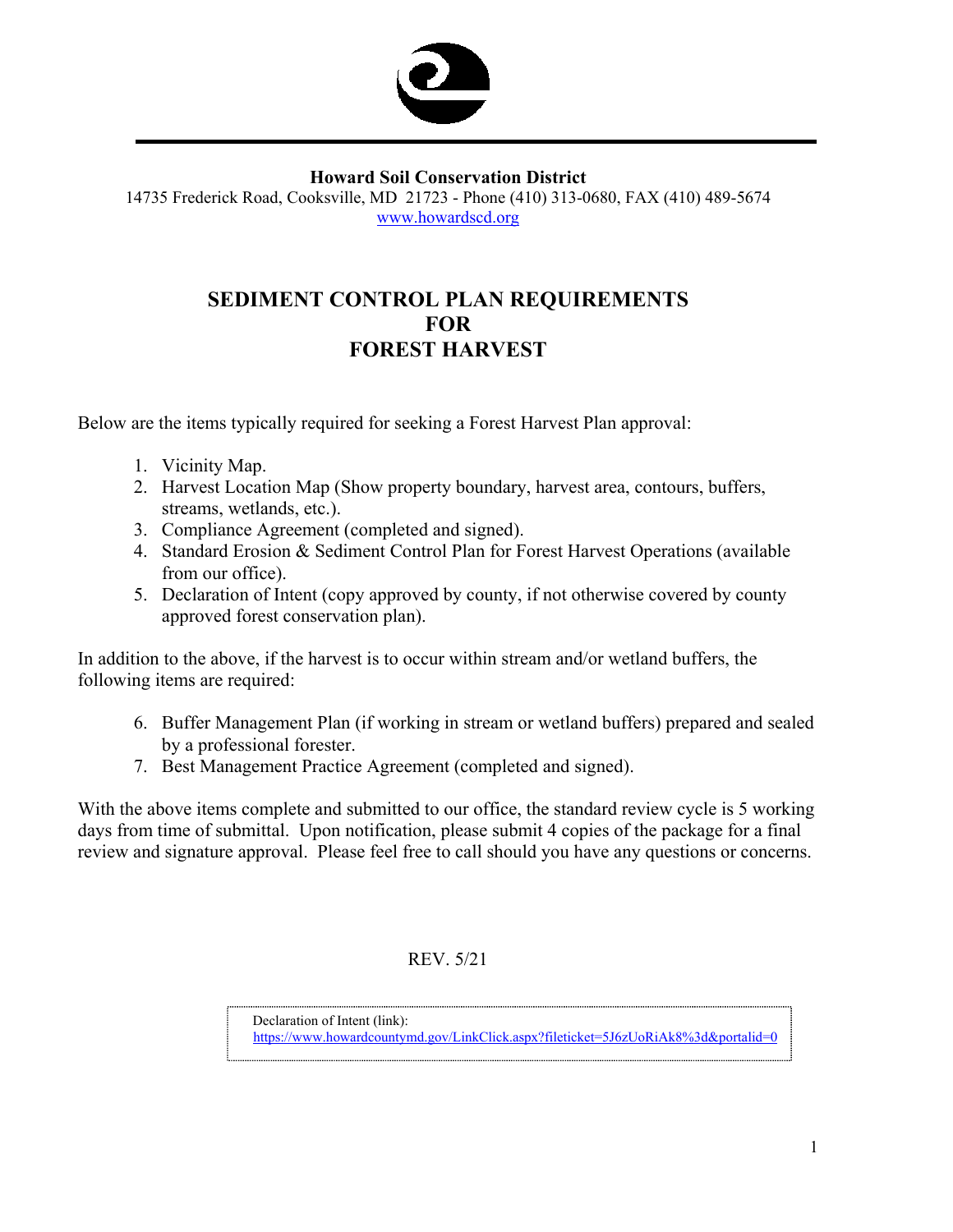# **Table 1 Summary of Erosion and Sediment Control Plan Approval Options**

| <b>Harvesting Specifications</b>                                                                                                                                                                                                                                                                                                                                                                                        | <b>Plans / Approvals</b>                                                                         |
|-------------------------------------------------------------------------------------------------------------------------------------------------------------------------------------------------------------------------------------------------------------------------------------------------------------------------------------------------------------------------------------------------------------------------|--------------------------------------------------------------------------------------------------|
| Road cuts/fills 3 feet or less (5 feet in Garrett,<br>Allegany, Washington, and Fredrick Counties).<br>Haul road grades do not exceed 15%.<br>٠<br>Landings on slopes of 10% or less.<br>Skid trail slopes do not exceed 20%.<br>Uncut and undisturbed SMZ.                                                                                                                                                             | Standard Plan only                                                                               |
| Harvests involving a Nontidal Wetland.<br>$\bullet$<br>Harvest involving a SMZ.<br>٠<br>Harvests involving haul roads with slopes between<br>15% and 20% for a maximum of 200 feet, skid<br>trails with slopes between 20% and 25% for a<br>maximum of 200 feet, or road cuts/fills greater than<br>3 or 5 feet.<br>In general, any proposed activity that exceeds the<br>$\bullet$<br>limits set in the Standard Plan. | Custom Plan<br>(Must be prepared by a LPF)                                                       |
| Harvests involving haul roads with slopes greater<br>٠<br>than 20%, skid trails with slopes greater than $25\%$ ,<br>and landings with slopes greater than 10%.<br>In general, any proposed activity that exceeds the<br>limits set in the specifications.                                                                                                                                                              | Custom Plan with specific<br>BMP design as directed by<br>the SCD<br>(may require Certification) |
| • Harvesting involving silvicultural activities within a<br>SMZ.                                                                                                                                                                                                                                                                                                                                                        | <b>Standard Plan with SMZ</b><br>Plan OR Custom Plan<br>(including SMZ issues)                   |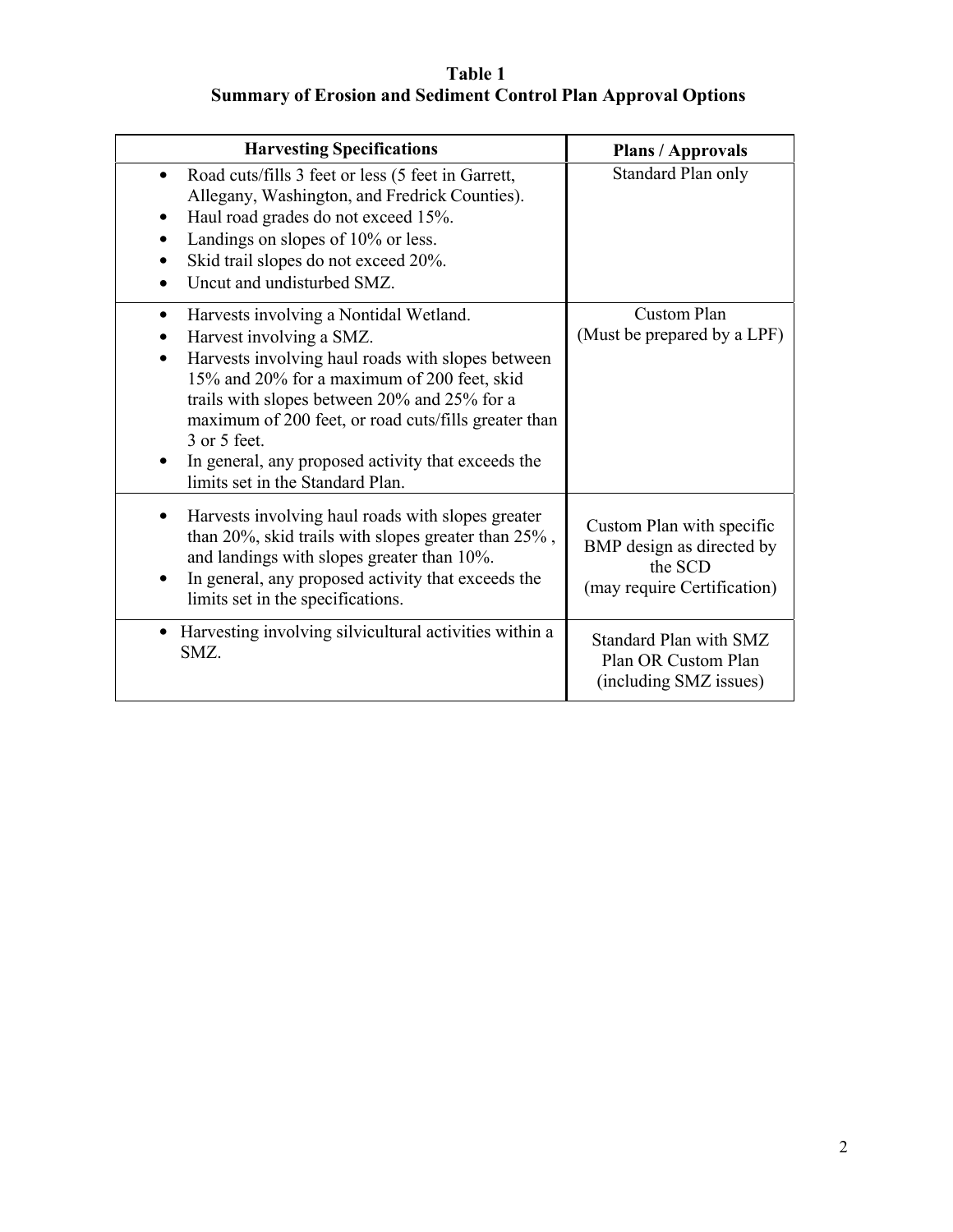# **SPECIFICATIONS FOR PRE-HARVEST PLANNING**

### **Definition**

*Pre-harvest planning* involves collecting information about the area to be harvested. Use of this information can determine the best time for and method used to harvest. An effective pre-harvest plan will take into consideration all aspects of a timber harvest that may lead to water quality degradation and plan for the implementation of BMPs that will minimize the adverse effects of the operation. Elements of pre-harvest planning must consider the need for obtaining all approvals and permits for the project.

### **Purpose**

This practice provides a plan prior to harvest that identifies an efficient harvest operation and maintains water quality through the use of one or a combination of BMPs.

## **Condition Where Practice Applies**

This practice applies in all cases where forest products are to be harvested.

## **Specifications**

The objective of pre-harvest planning is for the forester, landowner/manager, and the logger to determine, based on conditions found on the site to be harvested, which BMPs are necessary to protect water quality and how those BMPs will be implemented. Depending on the site and nature of the harvest, the plan should include any or all of the following: property boundaries, streams and drainages, soil restrictions, slope, environmental concerns, approximation of main haul road and skid trail locations, potential log landings, portable sawmill locations, stream or drainage crossings, and SMZs. Timing of harvest and timber sale contract specifications should be included.

A walk through the harvest area with a topographic map will provide greater insight to existing ground conditions. A site review will aid with determining potential road location, log landings, streams, and wet areas. Assistance can be obtained with site review and contract provisions from the DNR-FS.

In some situations, such as existing roads adjacent to streams, the best practice to control sedimentation may not be covered by the standard practices in this Manual. In this case, a preharvest plan is to be discussed with a LPF, and an alternative erosion control strategy developed and approved prior to harvest.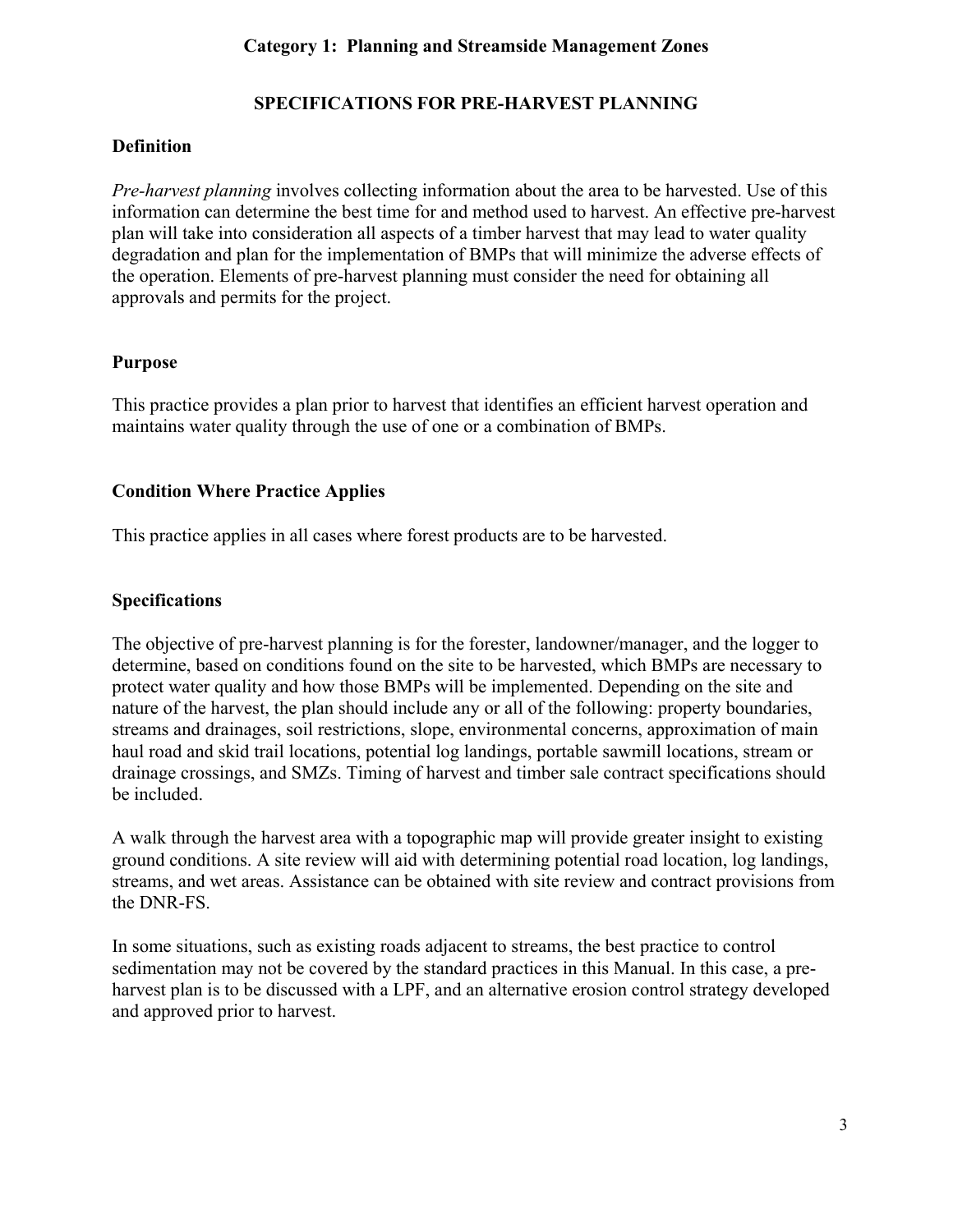#### **Diagram 1.0**

#### **APPLICATION – STANDARD EROSION AND SEDIMENT CONTROL PLAN FORFOREST HARVEST OPERATONS**

#### I. Site Information

| A. Location:                                                             |  |  |
|--------------------------------------------------------------------------|--|--|
| (Include Sketch or Map of Property)                                      |  |  |
| (Logging including clearcut & damage select cut, Woodchipping, Firewood) |  |  |
| II. Landowner and Operator Information                                   |  |  |
|                                                                          |  |  |
|                                                                          |  |  |
| Phone: Email: Email:                                                     |  |  |
| Operator:                                                                |  |  |
|                                                                          |  |  |
| Phone:                                                                   |  |  |
| Current F.P.O. Lic. #:                                                   |  |  |

1. List the names of other operators who may be involved in the harvest and the nature of their operations:

2. If subcontracting to any of the operators listed above, do you assume responsibility for their compliance with this plan? If no, they must obtain a separate plan prior to their operations.

III. Agreement

A. I / We agree to adhere to Standard Erosion and Sediment Control Plan for Forest Harvest Operations, and to grant inspectors and Maryland DNR Forest Service staff the right of entry to the site to monitor compliance. Contact Dan Lewis, DNR Forest Service – 301-854-6060, at least 3 business days prior to mobilizing any harvesting equipment.

B. I am aware of the landowner's responsibility in preventing accelerated erosion and sedimentation during and subsequent to forest harvest operations as mandated by the rules and regulations adopted by the State of Maryland and local jurisdictions, and the *2015 Maryland Soil Erosion and Sediment Control Standards and Specifications for Forest Harvest Operations*.

C. I agree to require that all operators conducting forest harvest operations on my property to adhere to the requirements of the Standard Plan.

| Landowner: |                                   | Date: |
|------------|-----------------------------------|-------|
| Operator:  |                                   | Date: |
| Approved:  | <b>Soil Conservation District</b> | Date: |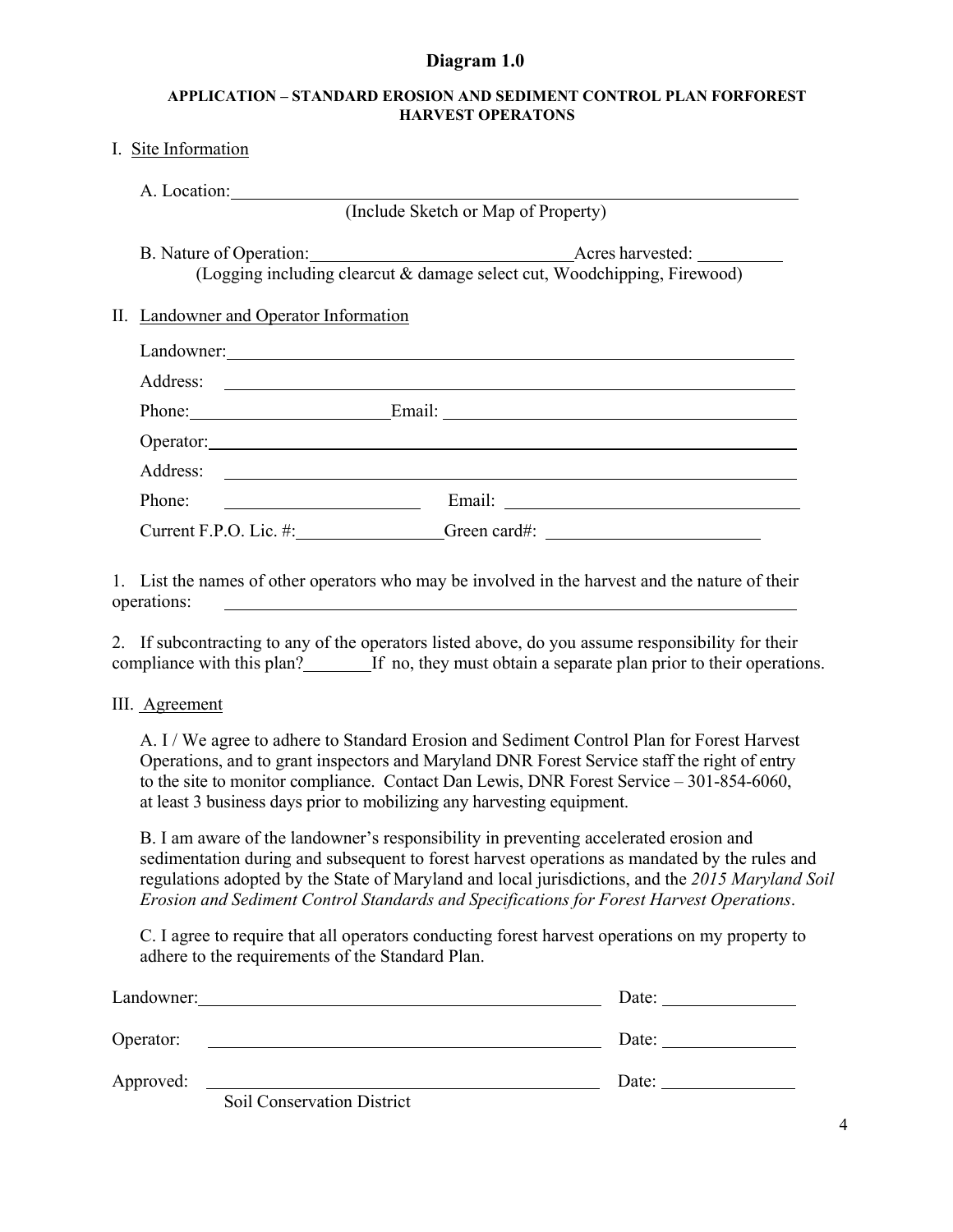### **SPECIFICATIONS FOR THE SOIL EROSION AND SEDIMENT CONTROL PLAN FOR FOREST HARVEST OPERATIONS IN MARYLAND (STANDARD PLAN)**

### **Definition**

A *Standard Plan* is an erosion and sediment control plan with a pre-approved set of criteria, authorized by COMAR 26.17.01.07.D, for minor grading and earth disturbances, including many timber harvesting operations.

#### **Conditions Where Practice Applies**

The Standard Plan may be used for forest harvest operations when ALL of the following conditions are met:

- Road cuts/fills are 3 feet or less (5 feet in Garrett, Allegany, Washington, and Frederick counties).
- Grades for haul roads do not exceed 15 percent.
- Landings are located on slopes 10 percent or less.
- Grades for skid trails do not exceed 20 percent.
- The site has no stream crossings.

If the above conditions or any other criteria of the Standard Plan cannot be met, a Custom Plan, based on the specifications in this Manual, must be developed and submitted to the SCD for approval. If harvesting is proposed within a SMZ, a SMZ Plan must accompany the Standard Plan.

### **Plan Requirements**

- 1. Unless one operator assumes full responsibility for implementing an approved plan, all forest harvest operators working at a site must obtain an erosion and sediment control plan. An operator is defined as any individual or company that has contracted or subcontracted a portion of the harvest operation. This also applies to those operators conducting firewood cutting or separate forest harvest operations in conjunction with or subsequent to the initial harvest. Each operator must implement and maintain the required practices.
- 2. The applicant shall notify the appropriate inspection agency (generally either MDE or the county) at least three (3) business days prior to commencing forest harvest operations. The inspection agency must also be notified at least two (2) business days prior to the completion of work.
- 3. A copy of the approved plan and any applicable SMZ Plan(s) shall be available on site during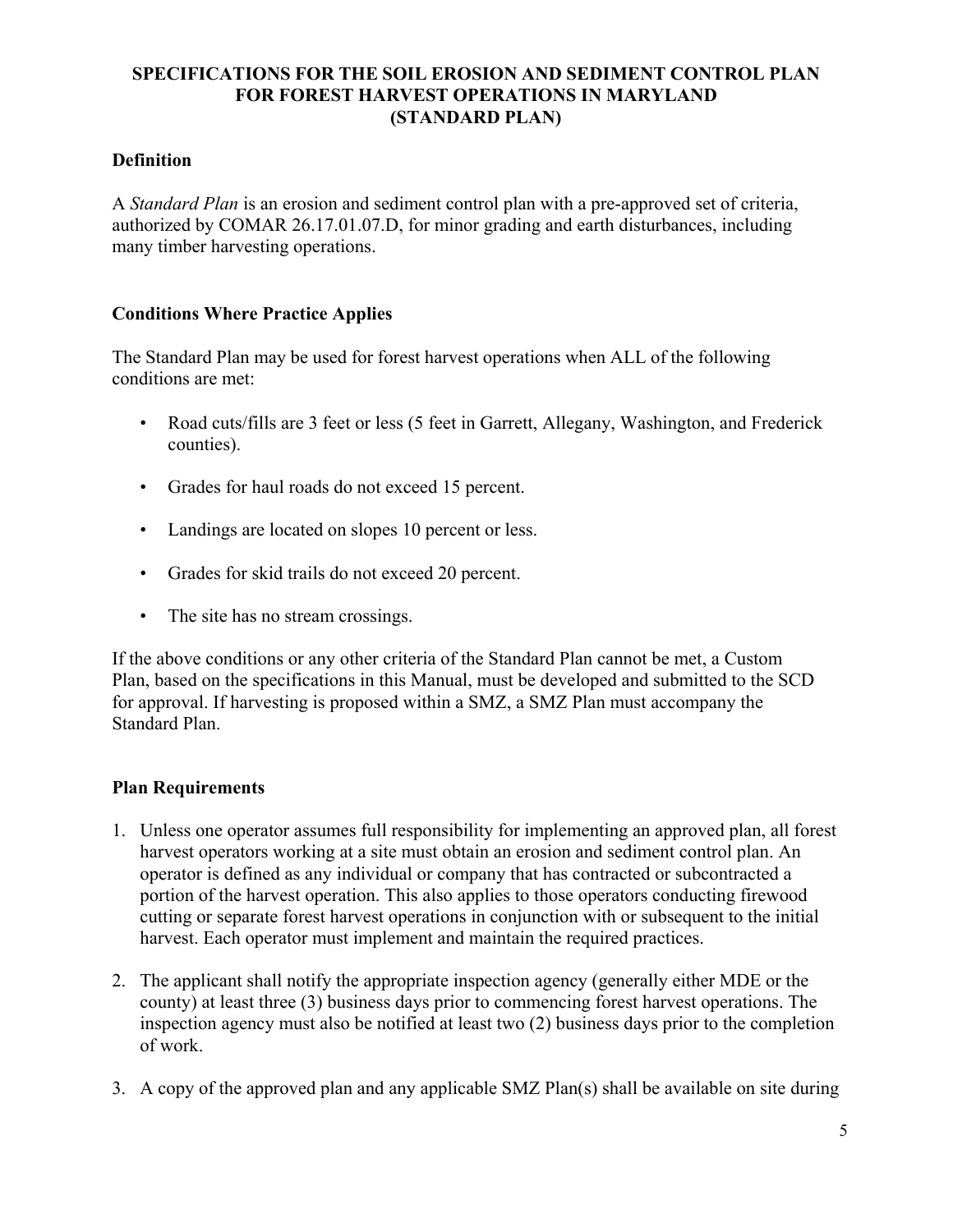harvest operations.

- 4. Each site may be inspected periodically by local government and/or State inspectors for compliance with the approved plan. State and local inspectors may require field modifications or a plan revision as conditions dictate, to prevent movement of sediment from the site. Plan revisions require approval by the SCD.
- 5. Failure to properly implement or maintain the practices required by an approved plan, or to comply with written requirements for corrective action, may result in the operation being stopped (issuance of a Stop Work Order) until the deficiencies have been corrected. Failure to take required corrective action may also result in legal action.
- 6. All erosion and sediment controls must be implemented in accordance with specifications contained in this Manual.
- 7. The issuance of an approval by the MDE, a SCD, or a jurisdiction not within a SCD, does not relieve the applicant of the continuing responsibility to effectively abate sediment pollution, and to comply with all other applicable local and State laws.

## **Standard Plan Specifications**

### A. Site Maps:

- 1. Site maps or sketches must be prepared for all harvests and submitted with the plan application for approval. The map or sketch must identify the site location and provide directions and distances from the nearest major road intersection.
- 2. All access points, landings, haul roads, Waters of the State, SMZs, and existing stream crossings must be identified on the map or sketch.
- 3. If harvesting is planned in a SMZ, a more detailed map of the SMZ areas is required. Additionally, a SMZ Plan must accompany the Standard Plan. The harvest area should also be delineated on a photocopy of the United States Geological Survey 7.5 Minute Series (Topographic) quadrangle maps (USGS maps).

#### B. Site Access:

- 1. Access points to the site shall be stabilized with wood chips, corduroy mats, stone aggregate pad, or other methods as shown in the Specifications for Stabilized Harvest Entrance. Any soil or debris that is tracked onto adjoining off-site roads shall be removed and deposited in a controlled area immediately.
- 2. A grading or entrance permit may be required for a new entrance onto a county or State road. Details may be obtained from the local permitting agency or the State Highway Administration.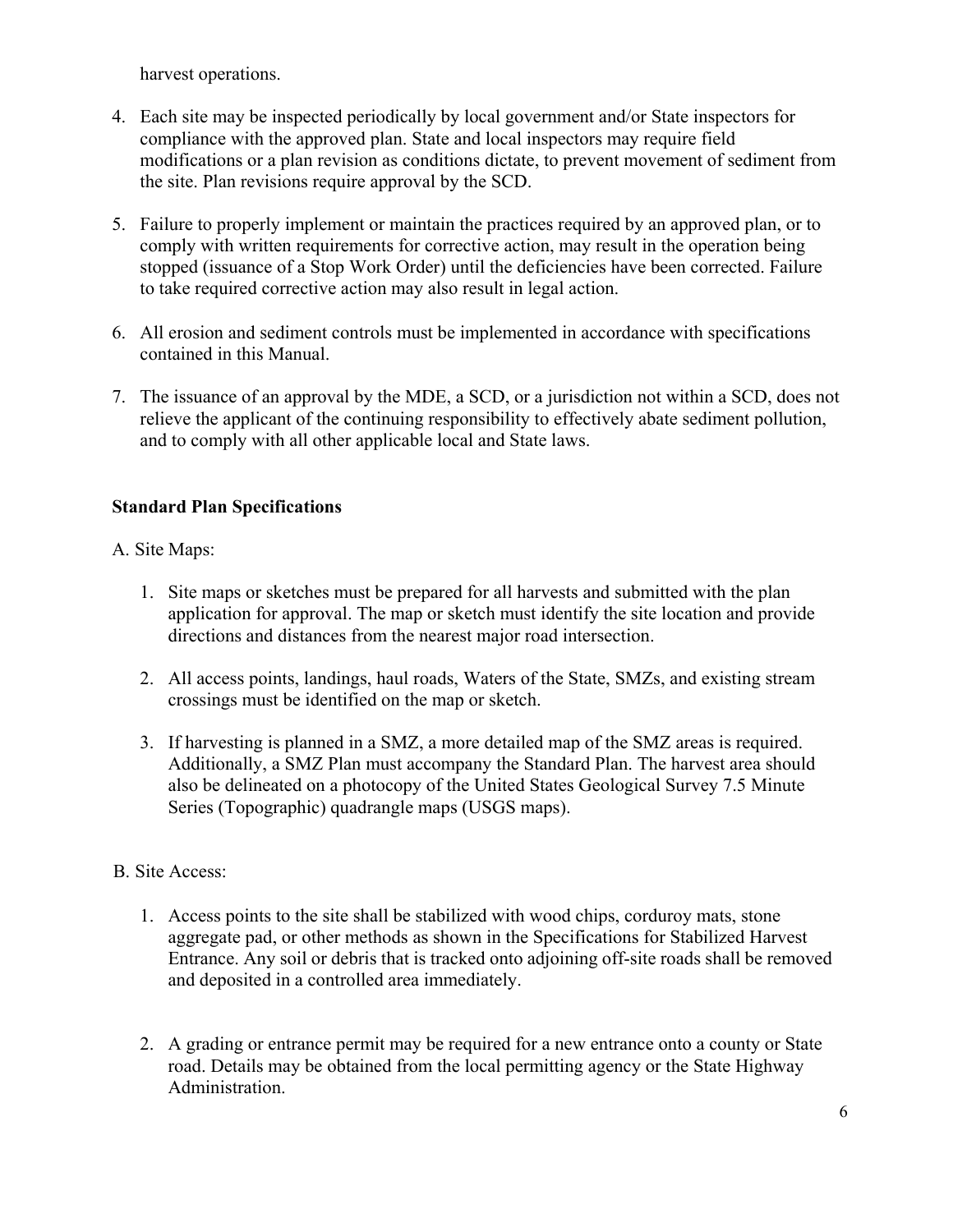- 3. Existing public road drainage shall not be blocked or damaged by access construction. Pipe culverts or a bridge shall be installed if necessary to maintain existing drainage.
- C. Waterway Protection:
	- 1. Any required SMZ shall be marked and properly maintained. (See Specifications for Streamside Management Zone section.)
	- 2. The minimum SMZ width is 50 feet on land with no slope. Where sloping land is encountered, the following formula shall be applied:

50 ft.  $+$  (2 ft. x % slope) = SMZ width (to a maximum of 150 ft.)

*Example for 20% Slope*: 50 ft.  $+(2 \text{ ft. x } 20 \%) = 50 \text{ ft.} + 40 \text{ ft.} = 90 \text{ ft.}$  SMZ

| Slope % | Width of SMZ (ft.) on<br>each side of watercourse |
|---------|---------------------------------------------------|
|         | 50                                                |
|         |                                                   |
|         |                                                   |
|         |                                                   |
|         |                                                   |

**Table 2 – SMZ Width vs. Site Slope** 

- 3. Unless part of an approved SMZ Plan, new roads, trails, and harvesting equipment are not allowed in any SMZ except to provide access to authorized stream crossings.
- 4. Harvesting within the SMZ is not allowed unless a SMZ Plan, along with the Standard Plan, is submitted to and approved by the SCD. The SMZ Plan must be prepared by a LPF and include the harvest method, the square footage of basal area to be removed and retained, provisions for removing and restocking the cut trees, and other criteria for the harvest operation $14$ .
- 5. Although not all Waters of the State require the establishment of an SMZ, protecting water quality when harvesting within or near these areas is still required. At a minimum, the following criteria must be adhered to when a SMZ Plan is not required:
	- a. Locating log decks and landing at least 50 feet from any Waters of the State.

<sup>&</sup>lt;sup>14</sup> See Specifications for Streamside Management Zone section for more information about the requirements of an SMZ Plan.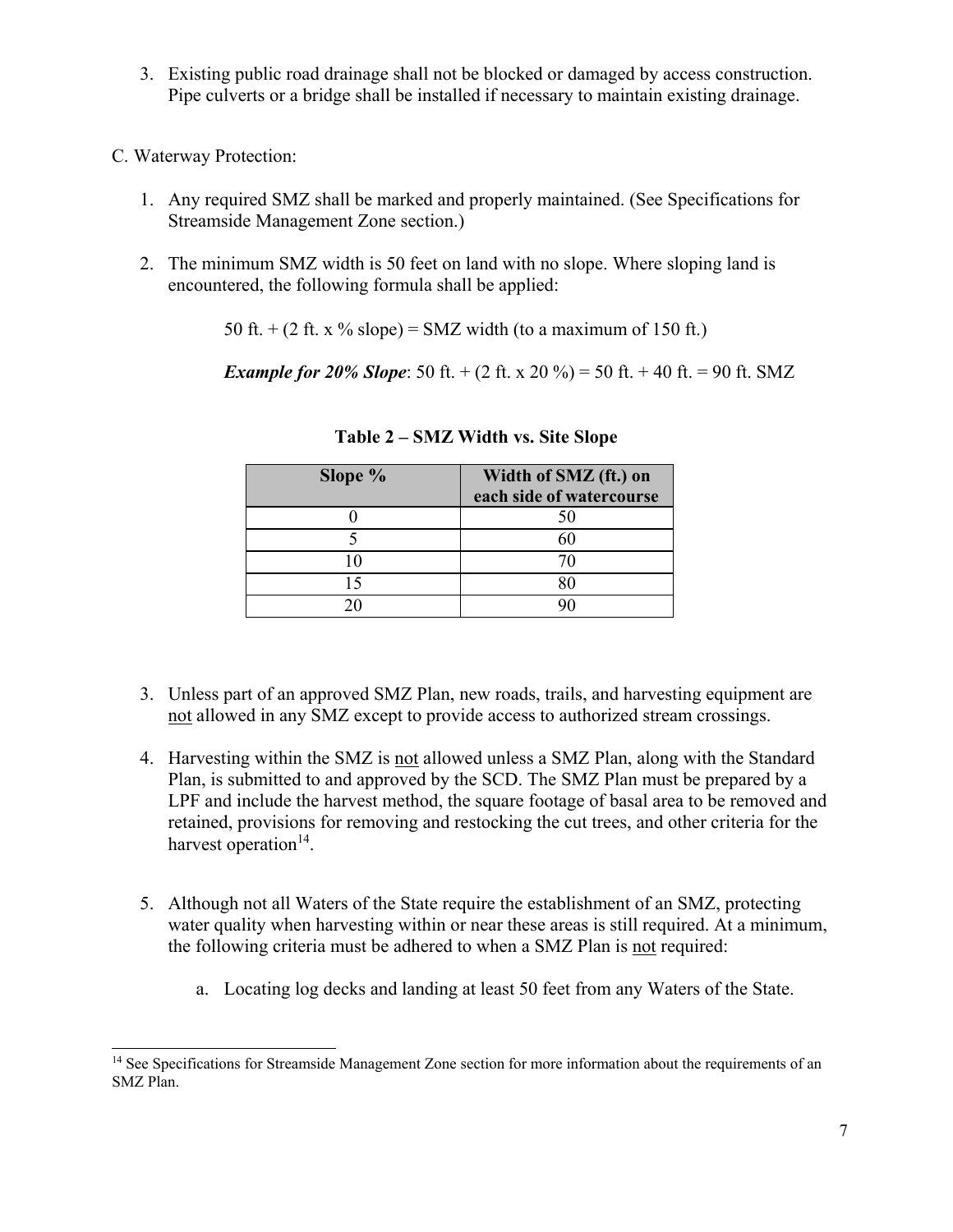- b. Locating truck haul roads at least 50 feet from any Waters of the State.
- c. Limiting skidding operations to single-pass trails within 50 feet of any Waters of the State.
- d. Fell trees away from Waters of the State and remove any slash that enters Waters of the State.
- e. Avoid crossing Waters of the State. When crossing is unavoidable, required permits must be obtained<sup>15</sup>.
- f. Stabilize within three (3) days any disturbed areas (damage to the humus layer) within 50 feet of Waters of the State unless other sediment control practices have been installed.

## D. Haul Roads and Skid Trails:

- 1. Grading of existing roads and/or trails will be limited to that necessary to make them operable, provided that the requirements of Section D (2) and (5) below are met. If any of the conditions cannot be met, an approved Custom Plan will be required in order to utilize the existing roads and/or trails.
- 2. Haul roads and skid trails shall be laid out along natural land contours to avoid excessive cuts, fills, and grades. No road cut or fill shall exceed 3 feet (5 feet in Garrett, Allegany, Washington, and Frederick Counties). All new roads must be sketched on the plan map and must be flagged in advance of the harvest.
- 3. Drainage structures shall be provided at the time of construction of haul roads and skid trails according to requirements contained in this Manual.
- 4. Crossing of perennial or intermittent streams should be avoided. Where it becomes necessary to cross either a perennial or an intermittent stream, a bridge, culvert, or ford crossing shall be temporarily installed. A MDE-WMA Waterway Construction Permit may be required prior to crossing any stream<sup>16</sup>.
- 5. Grades for haul roads shall not exceed 15 percent. Grades for skid trails shall not exceed 20 percent. If it is not feasible to maintain these grade limits, a Custom Plan that identifies the controls required to prevent erosion, must be approved by the SCD prior to road or trail construction.
- 6. No haul roads or skid trails other than those providing access to waterway crossings shall be constructed within the SMZ, unless a SMZ Plan has been prepared and approved. Drainage from approaches to waterway crossings shall be diverted to undisturbed areas.

<sup>&</sup>lt;sup>15</sup> See Appendix G. <sup>16</sup> See Appendix G.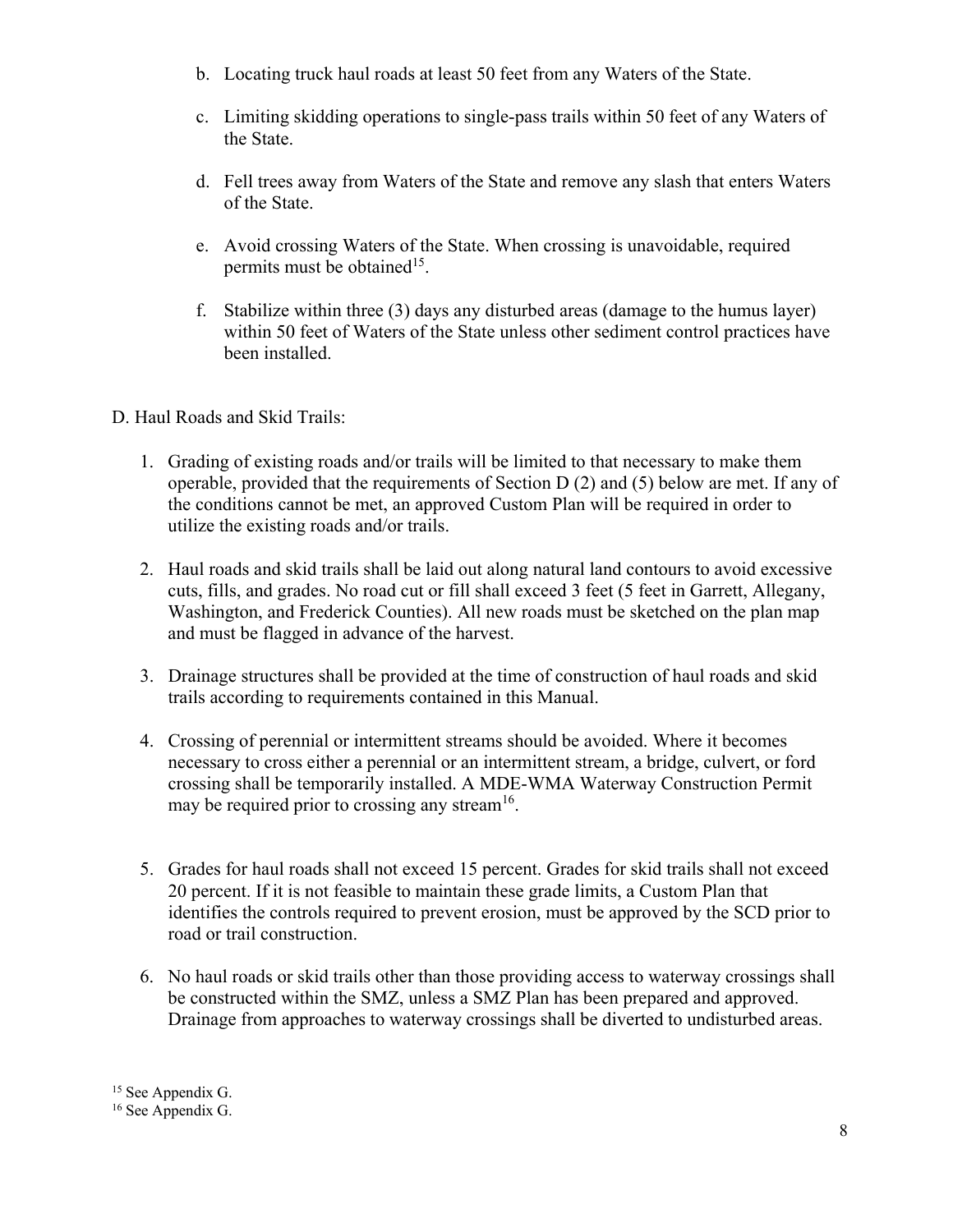### E. Landings and Log Decks:

Landings shall be located outside of the SMZ and at least 50 feet from any Waters of the State. Landings shall be located on reasonably level (between 3 and 10 percent slope), well-drained ground. If harvest sites do not have any area with a slope of at least 3 percent, landings shall be located on the maximum slope of the site. Landings located on slopes exceeding 10 percent must be shown on an approved Custom Plan.

### F. Stabilization:

- 1. Following completion of installation of all perimeter erosion and sediment controls, and all cut and fill slopes steeper than 3:1 (H:V), stabilization must be accomplished within three (3) calendar days.
- 2. Within seven (7) days of completion of the harvest, all roads, trails, and landings located on slopes 10 percent or greater shall be graded or backdragged, and seeded and mulched according to specifications. The surface of roads, landings, and trails less than 10 percent shall be graded or backdragged and left in a condition that permits successful natural regeneration of trees, shrubs, or other annual and perennial plants. Under certain circumstances, stabilization of these roads and landings with seed and mulch shall be required.
- 3. Temporary stabilization may be required to minimize the potential for erosion or if a forest harvest is halted prior to completion. In addition to the practices noted in item 2 above, mats, woods chips, and compacted wood slash may be used as temporary stabilization practices.

#### G. Maintenance:

- 1. All practices installed shall be maintained at all times to function as intended.
- 2. Any practice that fails to function properly will be repaired or corrected immediately.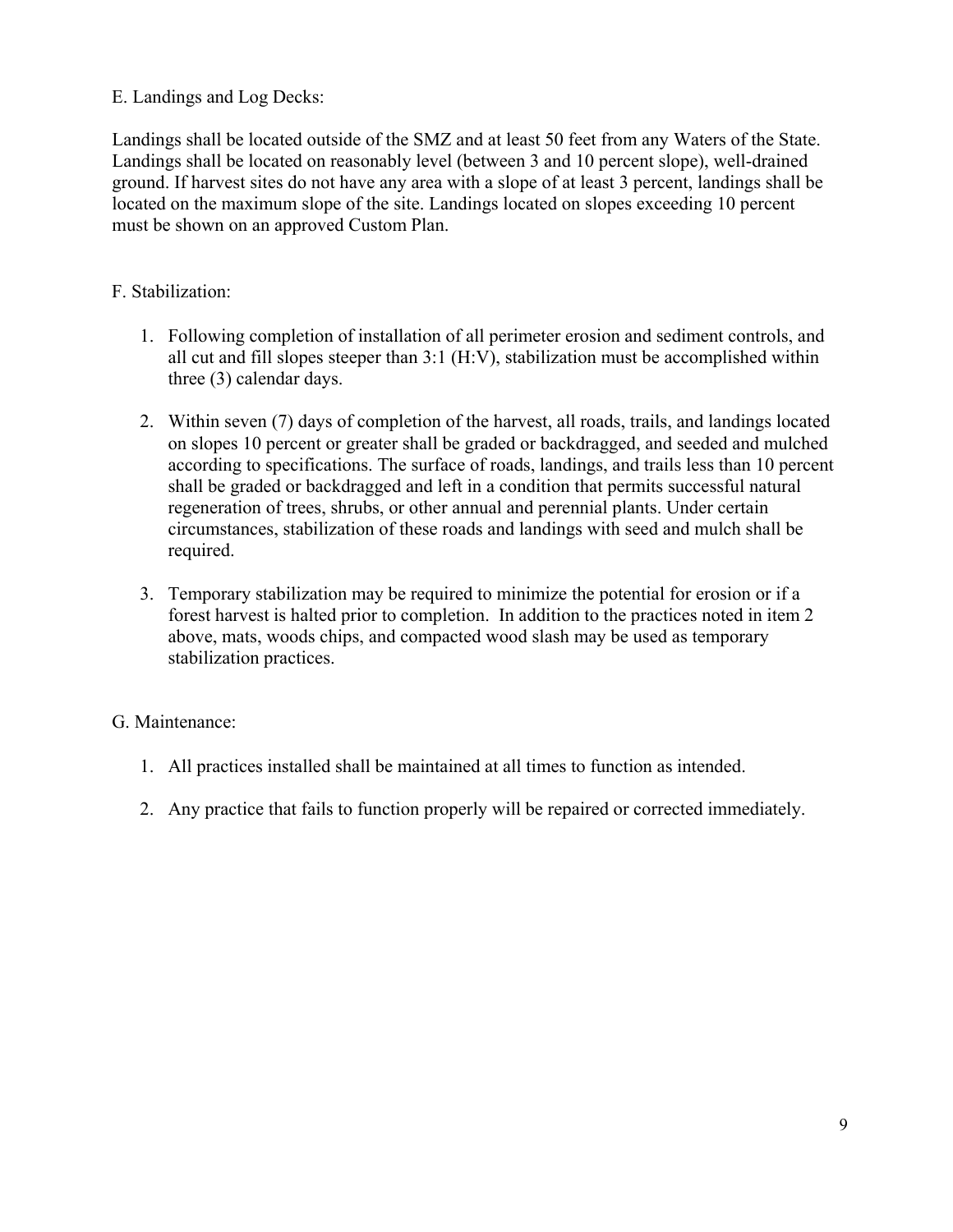### **Requirements of the Streamside Management Zone and SMZ Plan**

The establishment of a SMZ is required, at a minimum, along all blue line streams. A SMZ is generally required in lieu of structural measures such as silt fence, diversion dikes, and sediment traps.

Harvesting is allowed within a SMZ provided that a SMZ Plan is prepared by a LPF and approved by the SCD. A SMZ Plan must be very specific when describing which trees are to be cut, what precautions for sediment control will be taken, and where the sediment controls will be located. The location of any harvesting within a SMZ must be identified on a sketch of the SMZ. The sediment controls to be used for waterway protection within the SMZ also must be identified on this sketch. If a SMZ Plan is required, it can be used in conjunction with a Standard Plan, providing all other Standard Plan criteria are met. If other conditions of the harvest necessitate a Custom Plan, requirements for harvesting within the SMZ will be made a part of that Plan<sup>3</sup>.

Each site must be evaluated on its own individual characteristics and limitations.

<sup>&</sup>lt;sup>3</sup> See Specifications for Streamside Management Zone and Appendix B.3 for a sample SMZ Plan.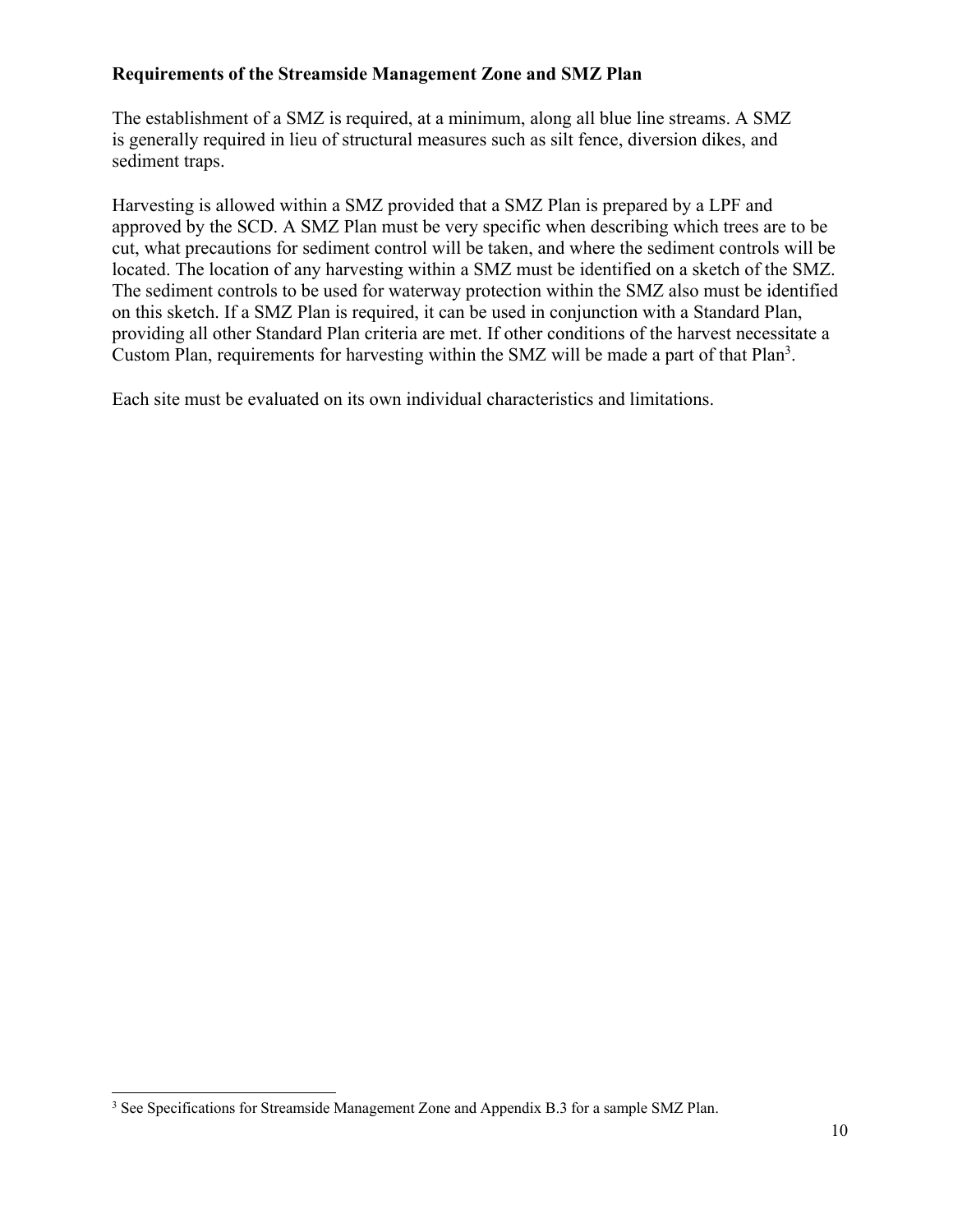#### **NONTIDAL WETLANDS BEST MANAGEMENT PRACTICE AGREEMENT FOR FOREST HARVEST OPERATIONS**

| Applicant Name                                                                                                                                | Phone #<br><u> 1980 - Andrea Station Barbara, amerikan per</u> |
|-----------------------------------------------------------------------------------------------------------------------------------------------|----------------------------------------------------------------|
| Address                                                                                                                                       |                                                                |
| Location of Operation<br><u> 1980 - Jan Stein Stein Stein Stein Stein Stein Stein Stein Stein Stein Stein Stein Stein Stein Stein Stein S</u> |                                                                |
|                                                                                                                                               |                                                                |
| Landowner                                                                                                                                     |                                                                |

On and in areas that have been determined to be "wetlands" according to the "Federal Manual for Identifying and Delineating Jurisdictional Wetlands", 1989, or its amended versions, I/we agree to adhere to and follow best management practices (BMP's) no limited to, but including the following:

Check when appropriate:

- Major skid trails, wherever feasible, will be located on soils that resist compaction and ruts, or other  $\Box$ disturbances that adversely impact nontidal wetland hydrology.
- $\Box$ Appropriate equipment to skid logs will be selected based on slope and the ability of the soil to resist erosion or other disturbances.
- $\Box$  Truck roads, wherever feasibly, will be located on uplands or on the highest available ground available as to minimize impact to nontidal wetlands.
- Truck roads will be of minimum dimensions necessary to accomplish their purpose and minimize impacts to nontidal wetlands.
- Truck roads will follow the nature contour of the land, wherever feasible, and shall be stabilized to minimize  $\Box$ erosion.
- $\Box$ Wetland hydrology will be maintained by constructing diversion ditches at the minimum depth to maintain flow of water.
- $\Box$ Wooden mats, filter cloth or similar temporary structures will be used to reduce compaction or creation of ruts.
- $\Box$  Fill material will be used only when absolutely necessary to maintain or construct a road. If needed, fill shall be excavated from uplands and shall be free from state or federally designated toxic pollutants.
- Intermittent and perennial streams, sloughs, or channels will not be crossed unless absolutely necessary. When necessary, crossing will at the shortest distance feasible, be of appropriate design, and allow unrestricted movement of aquatic life in the stream.

#### **NOTE: A WATERWAY CONSTRUCTION PERMIT MAY BE REQUIRED**

- $\Box$ Landings will be (a) located prior to road layout (b) located in uplands as far from streams and/or nontidal wetlands as practicable or on the highest available ground if uplands are unavailable, (c) kept to minimum size and number necessary for the operation, and (d) diversion ditches will be installed to direct water away from the deck during use.
- $\Box$  Trash, debris, and chemicals will be collected and disposed of outside wetlands areas.
- Utilization of low ground pressure equipment (i.e. high flotation tires, wide tracts, etc.) will be used when nontidal wetland soils are unable to support conventional equipment.
- Scheduling of forest harvest operations will be during periods when wetland soils are dry or frozen and are  $\Box$ capable of supporting conventional equipment to prevent compaction, ruts, or other significant disturbances to nontidal wetland soils or hydrology.
- $\Box$ All forest harvest operations will be conducted so as to prevent impoundment of water or increase runoff in the nontidal wetland, unless the change is recommended in a sediment and erosion control plan.
- Harvesting will be conducted during dry periods or at times that enhance natural regeneration.  $\Box$
- Natural regeneration will be utilized where feasible and will be the preferred method of regeneration in  $\Box$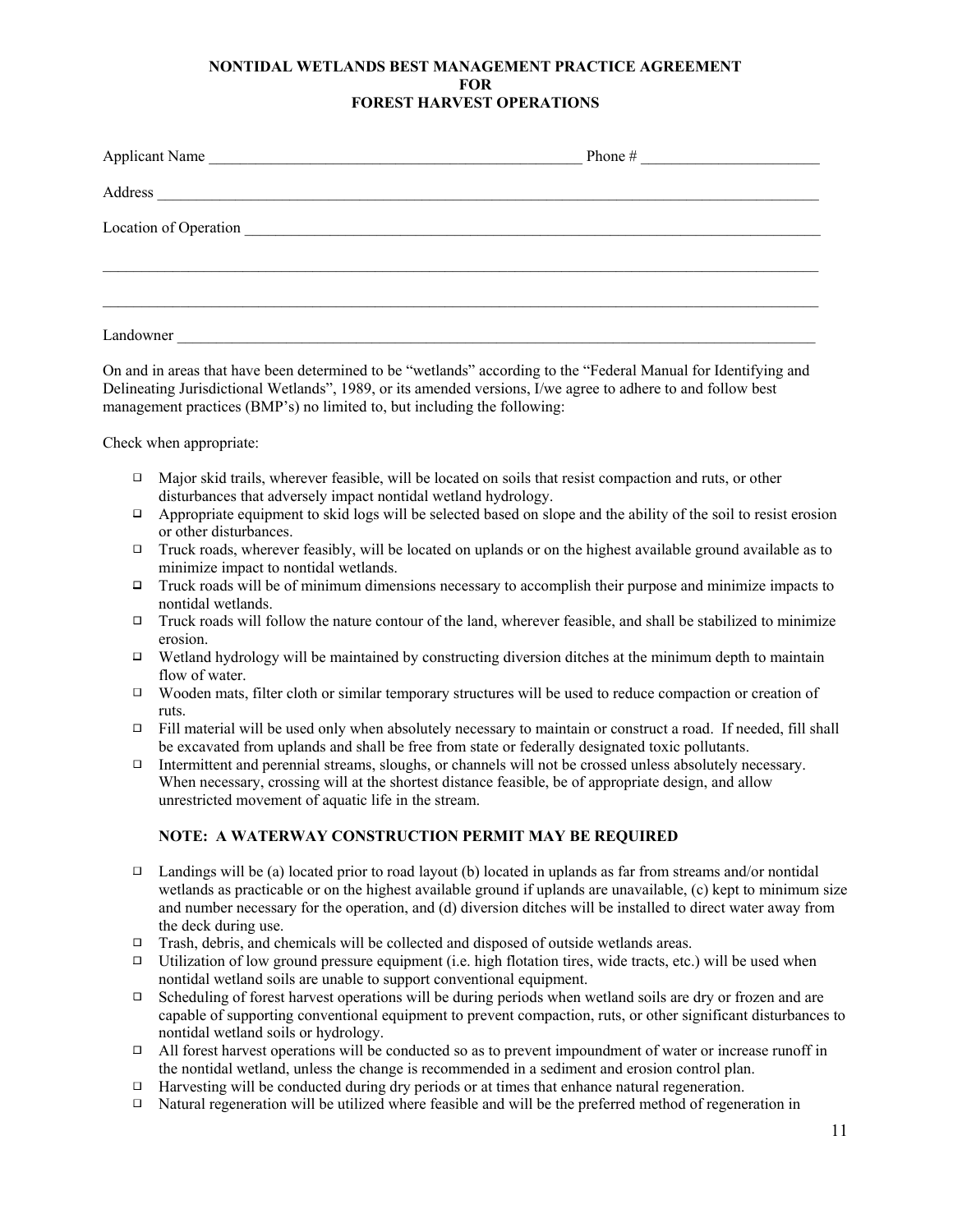wetland areas.



I/we hereby certify that I/we are authorized by the above named operator to execute the terms of this agreement. I am aware of the above mentioned conditions and requirements and realize that the completion of the above is **NOT A SUBSTITUTE for obtaining an approved erosion and sediment control plan**.

 $\mathcal{L}_\mathcal{L} = \{ \mathcal{L}_\mathcal{L} = \{ \mathcal{L}_\mathcal{L} = \{ \mathcal{L}_\mathcal{L} = \{ \mathcal{L}_\mathcal{L} = \{ \mathcal{L}_\mathcal{L} = \{ \mathcal{L}_\mathcal{L} = \{ \mathcal{L}_\mathcal{L} = \{ \mathcal{L}_\mathcal{L} = \{ \mathcal{L}_\mathcal{L} = \{ \mathcal{L}_\mathcal{L} = \{ \mathcal{L}_\mathcal{L} = \{ \mathcal{L}_\mathcal{L} = \{ \mathcal{L}_\mathcal{L} = \{ \mathcal{L}_\mathcal{$ 

 $\mathcal{L}_\mathcal{L} = \{ \mathcal{L}_\mathcal{L} = \{ \mathcal{L}_\mathcal{L} = \{ \mathcal{L}_\mathcal{L} = \{ \mathcal{L}_\mathcal{L} = \{ \mathcal{L}_\mathcal{L} = \{ \mathcal{L}_\mathcal{L} = \{ \mathcal{L}_\mathcal{L} = \{ \mathcal{L}_\mathcal{L} = \{ \mathcal{L}_\mathcal{L} = \{ \mathcal{L}_\mathcal{L} = \{ \mathcal{L}_\mathcal{L} = \{ \mathcal{L}_\mathcal{L} = \{ \mathcal{L}_\mathcal{L} = \{ \mathcal{L}_\mathcal{$ 

 $\mathcal{L}_\mathcal{L} = \{ \mathcal{L}_\mathcal{L} = \{ \mathcal{L}_\mathcal{L} = \{ \mathcal{L}_\mathcal{L} = \{ \mathcal{L}_\mathcal{L} = \{ \mathcal{L}_\mathcal{L} = \{ \mathcal{L}_\mathcal{L} = \{ \mathcal{L}_\mathcal{L} = \{ \mathcal{L}_\mathcal{L} = \{ \mathcal{L}_\mathcal{L} = \{ \mathcal{L}_\mathcal{L} = \{ \mathcal{L}_\mathcal{L} = \{ \mathcal{L}_\mathcal{L} = \{ \mathcal{L}_\mathcal{L} = \{ \mathcal{L}_\mathcal{$ 

Landowner's Signature Date Maryland Licensed Forester's Signature Date

Operator's Signature Date

 $\overline{\phantom{a}}$  , and the set of the set of the set of the set of the set of the set of the set of the set of the set of the set of the set of the set of the set of the set of the set of the set of the set of the set of the s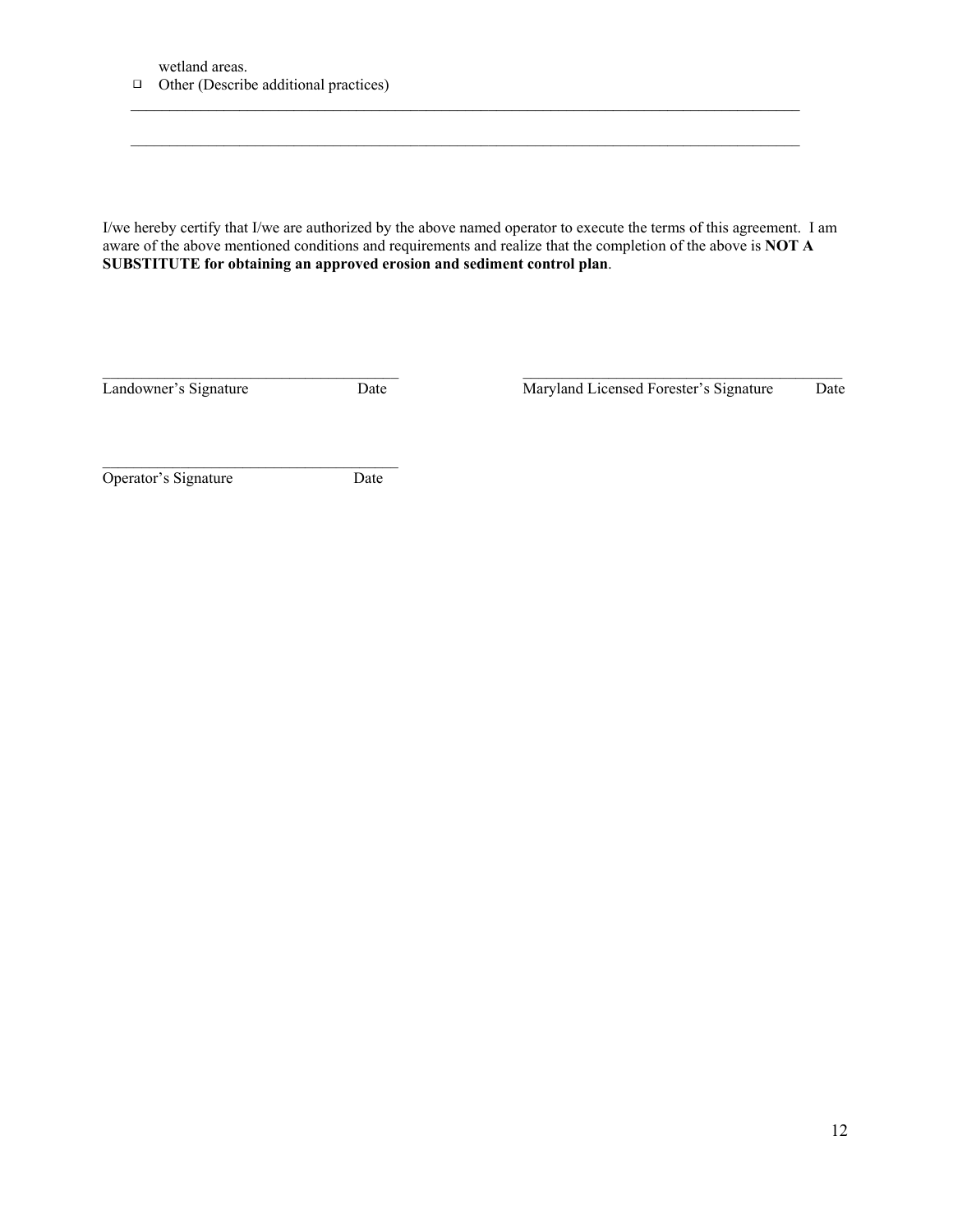#### **Howard County Forest Conservation Program**

#### *DECLARATION OF INTENT*

#### *Forestry Activities*

| File<br>Number      | Election<br><b>District</b> | Tax<br>$Map_$ | Lot or<br>Parcel |
|---------------------|-----------------------------|---------------|------------------|
| Name(s)<br>Location |                             |               |                  |
|                     |                             |               |                  |

I (We), , the Owner(s) of the real property described above hereby declare my (our) intention to continue and/or place into commercial forestry use the above property in accordance with the provisions of the Howard County Code, Sections 16.1202(b)(2) and (c).

- 1. I (We) certify that the proposed commercial forestry activities are exempt from the requirements of Section 16.1202(a) of the Howard County Code to file a Forest Conservation Plan.
- 2. Upon completion or termination of the commercial forestry activities, I (we) will provide the Department of Planning and Zoning a certification prepared by a qualified professional that the activities are ended.
- 3. I (We) certify that no activity which requires the filing of a Forest Conservation Plan pursuant to Section 16.1202(a) of the Howard County Code will occur within 5 years of the date of the completion of the exempt commercial forestry activities.
- 4. This declaration and adherence to the exemption provisions of Section 16.1202 do not exempt the proposed activity from any other requirements or conditions for commercial forestry use.
- 5. I (We) further certify that this Declaration and all conditions herein shall be expressly referenced in and attached to all deeds and other documents which create or transfer any legal or equitable interest in the aforesaid property, in order to provide notice to the new owner(s) that they assume all obligations to conform to the requirements of Section 16.1200, et seq. should they propose any activity regulated thereunder.

If the Owner makes application for an activity regulated under Howard County Code, Section 16.1202(a), or constructs non-forestry structures or site improvements on all or part of the parcel within five (5) full years following the date of certification that the activities have been completed, the County can require the Owner to meet the reforestation or afforestation requirements established in Sections 16.1206 and 16.1207 of the Howard County Code and may also assess a penalty fee for forested areas cut in violation of the forestry exemption.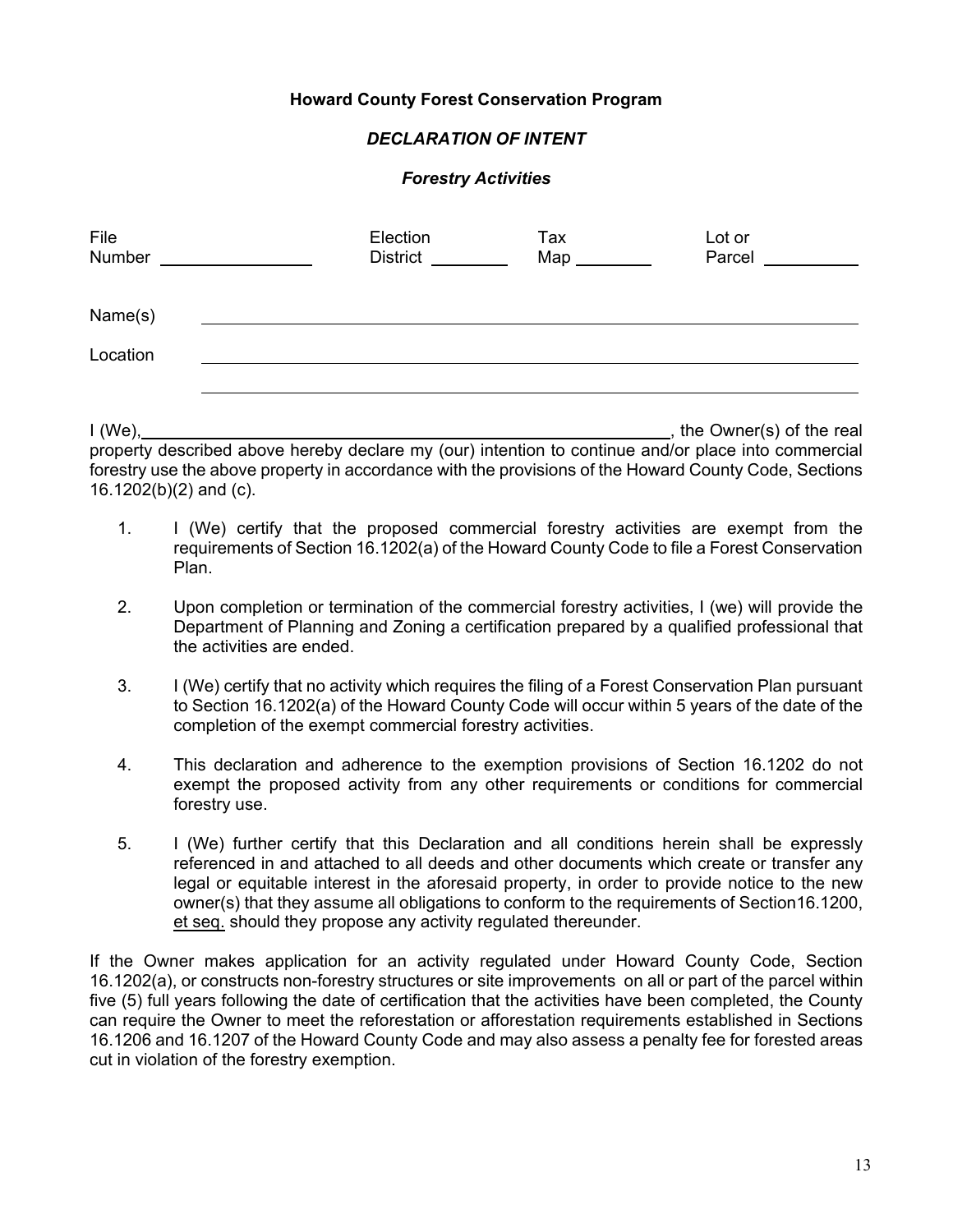I (We) declare that this declaration, including any accompanying forms and statements, has been examined by me (us) and the information contained herein, to the best of my (our) knowledge, information and belief, is true, correct and complete.

| Signature(s) | Date |  |
|--------------|------|--|
|              |      |  |
|              |      |  |
|              |      |  |

STATE OF MARYLAND, HOWARD COUNTY, TO WIT:

I HEREBY CERTIFY that on this \_\_\_\_\_\_\_ day of \_\_\_\_\_\_\_\_\_\_\_\_\_\_\_\_\_\_\_\_\_\_\_\_\_\_\_\_\_\_\_\_, 20\_, before me, the subscriber, a Notary Public of the State of Maryland, in and for the County aforesaid, personally appeared expression and the contract of the contract of the contract of the contract of the contract of the contract of the contract of the contract of the contract of the contract of the contract of the contract of the co party/parties to the within Declaration of Intent, and he/she/they acknowledged the same to be his/her/their act.

AS WITNESS my Hand and Notarial Seal.

Notary Public

My Commission Expires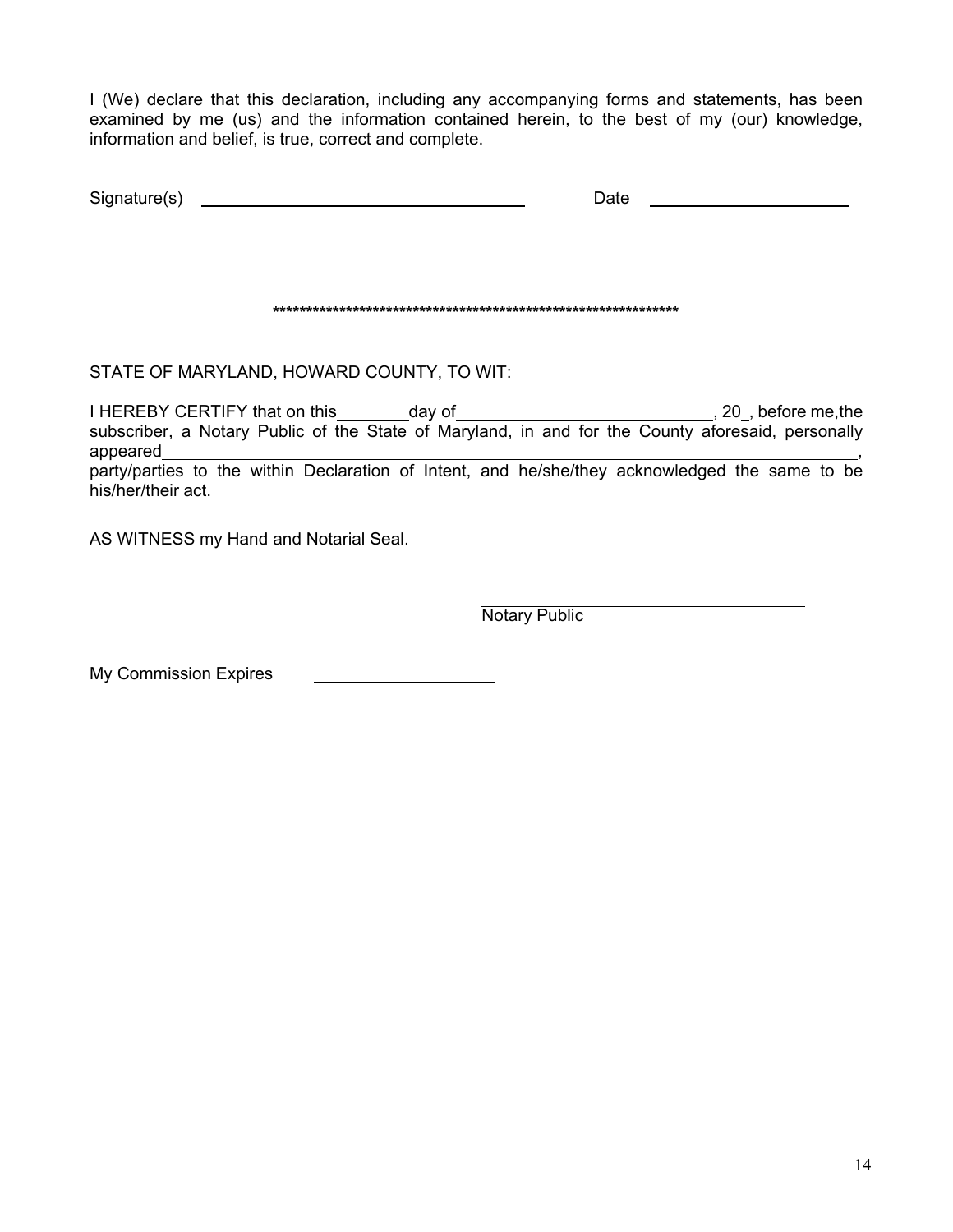#### **Diagram 3.0**

#### **STREAMSIDE MANAGEMENT ZONE (SMZ) PLAN**

| Landowner's Name: University of the Contract of the Contract of the Contract of the Contract of the Contract of the Contract of the Contract of the Contract of the Contract of the Contract of the Contract of the Contract o      |
|-------------------------------------------------------------------------------------------------------------------------------------------------------------------------------------------------------------------------------------|
| Address: <u>Address:</u> Address: Address: Address: Address: Address: Address: Address: Address: Address: Address: Address: Address: Address: Address: Address: Address: Address: Address: Address: Address: Address: Address: Addr |
|                                                                                                                                                                                                                                     |
| (Attach a map indicating the location of streamside management zone, waterways, planned<br>stream crossings, roads, main skid trails, and landings)                                                                                 |
|                                                                                                                                                                                                                                     |
| Width of SMZ (each side of stream): Range (min. - max. width) _______________feet;                                                                                                                                                  |
| Boundary of SMZ is marked with: (color) (cont) (paint or flagging).                                                                                                                                                                 |
|                                                                                                                                                                                                                                     |
| Average: sq. ft./acre.                                                                                                                                                                                                              |
| Average stocking to be retained: sq. ft./acre. (Normally $> 60$ sq. ft. in trees $> 6$ in. DBH.)                                                                                                                                    |
| Trees to be harvested are marked with: color paint at eye level and on base.                                                                                                                                                        |
| Type of harvest within SMZ:                                                                                                                                                                                                         |
| (Thinning, Selection, Shelterwood, Clearcut)<br>Regeneration will be from:                                                                                                                                                          |
| (Advanced reproduction, Seed, Sprouts, Planted seedlings, or $N/A$ )                                                                                                                                                                |

This SMZ Plan is used in conjunction with the Standard Erosion and Sediment Control Plan for this operation. All limitations for harvesting timber within a SMZ, as described in Specifications for Streamside Management Zone (SMZ), of the *2015 Maryland Erosion and Sediment Control Standards and Specifications for Forest Harvest Operations*, will be followed. Additional comments may be attached.

==================================================================

#### **Prepared by:**

(MD Licensed Professional Forester) - Printed Name - Signature - Date

**Agreed to by:** 

(Landowner) - Printed Name - Signature - Date

**Approved by:** 

(Soil Conservation Dist.) - Printed Name - Signature - Date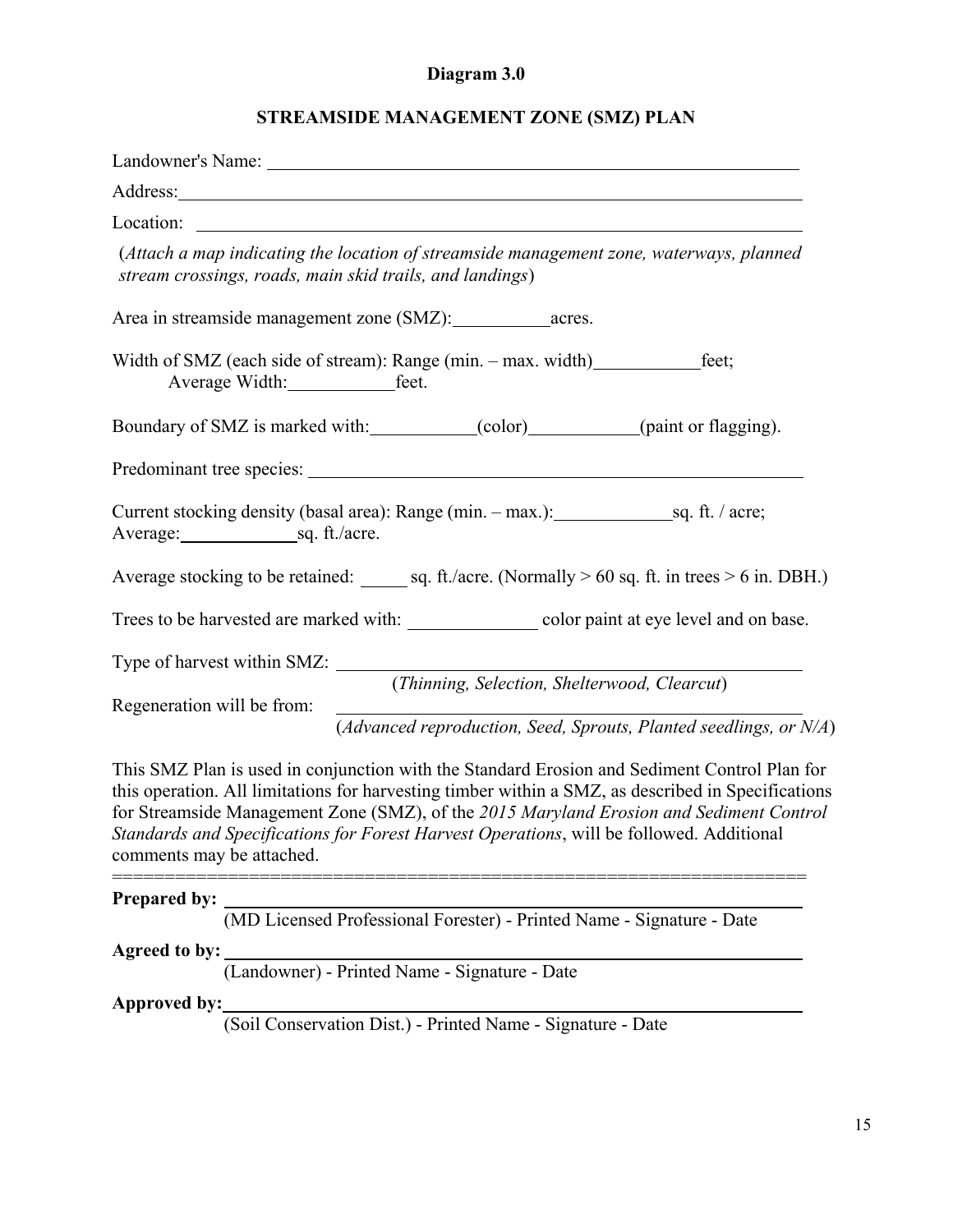#### **SPECIFICATIONS FOR STREAMSIDE MANAGEMENT ZONE (SMZ)**

#### **Definition**

A *Streamside Management Zone* is a protected area of at least 50 feet in width along the sides of any blue line stream.

#### **Purpose**

The purpose of the SMZ is to provide a relatively undisturbed zone to trap, settle, and filter out suspended sediments before these particles reach the stream, as well as protect stream bank stability and water quality.

#### **Conditions Where Practice Applies**

This practice applies to all blue line streams throughout Maryland, as defined below. Additionally, the SCD or other appropriate approval agency may require the establishment of a SMZ for the protection of a watercourse not mapped as a blue line, if site conditions warrant.

Blue line streams typically include all perennial streams and intermittent streams. Perennial and intermittent streams are streams whose flow includes a permanent, seasonal, or temporary groundwater component (*i.e.* the base level of the stream is at or below the local water table). Such streams flow for days, weeks, or months after a rainfall, or flow year round. These streams are identified on United States Geological Survey 7.5 Minute Series (Topographic) maps as solid or dotted-dashed blue lines (*i.e.* blue line streams). Any erosion and sediment control plan for a site that includes a blue line stream must provide for a SMZ.

*Ephemeral streams* (those that only flow for a few days after a rainfall) are usually not mapped as blue line streams. Although these, as well as other Waters of the State, may not require the establishment of a SMZ, they must still be protected and must not receive sediment-laden runoff as the result of a forest harvest operation.

Ditches managed by a *Public Drainage Association* (PDA) maintain existing erosion and sediment controls, and therefore, a SMZ does not need to be established. However, all of the requirements for Standard Plan specifications apply.

### **Specifications**

1. The minimum width of a SMZ is 50 feet. This applies when the adjacent land has no slope. The maximum width of a SMZ is 150 feet (on land with slopes over 50%). When sloped land is encountered, the SMZ width shall be established using the following formula: 50 feet +  $(2 \text{ feet x } \% \text{ slope})$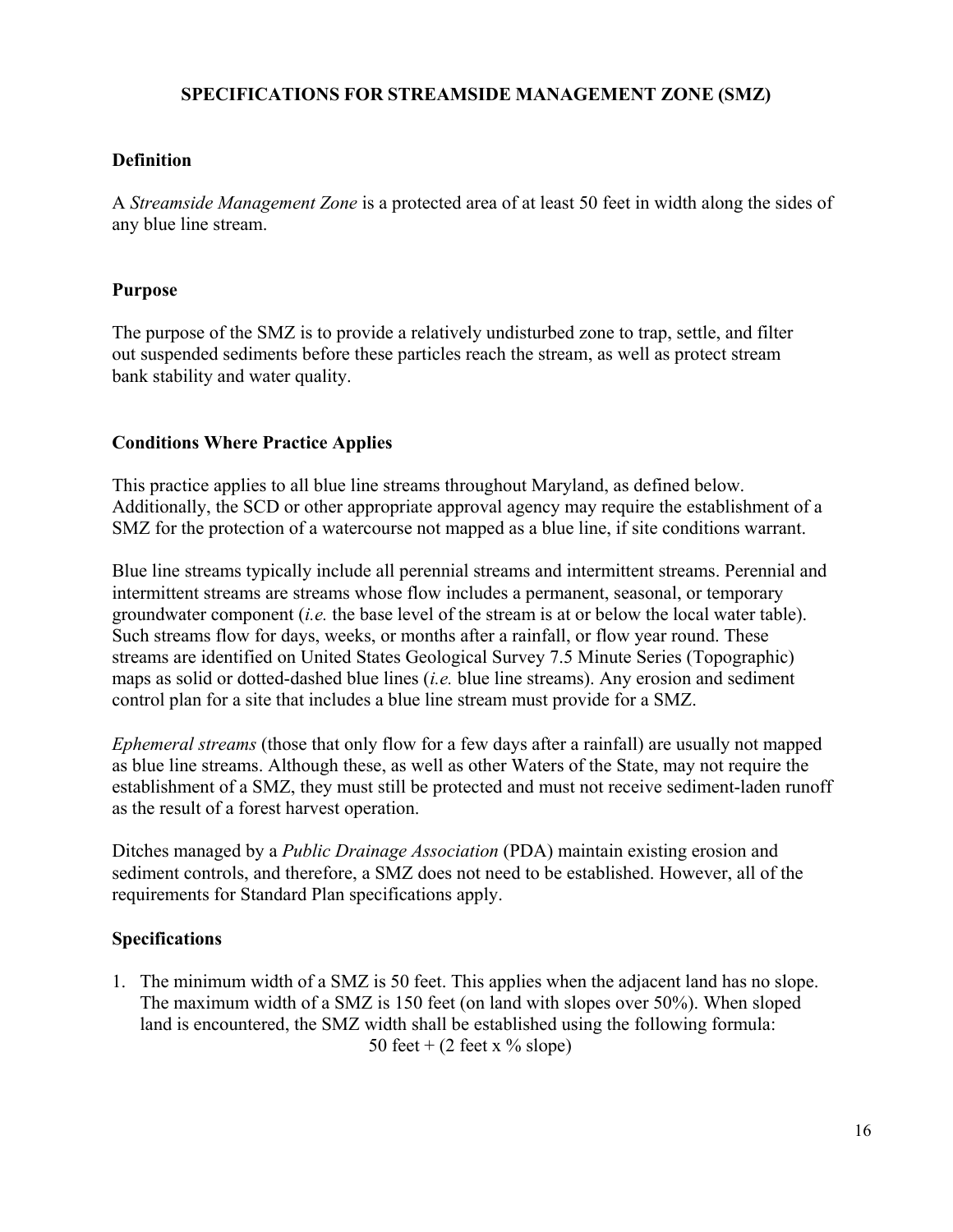- 2. No new roads are permitted in the SMZ except to access approved stream crossings. If the only activity in the SMZ is the installation of an approved waterway crossing and its approaches, a SMZ Plan is not required. Existing roads, if serviceable and not creating a pollution problem, may be utilized if identified on the SMZ Plan and approved by the SCD.
- 3. Skid trails are permitted within the SMZ as part of an approved SMZ Plan as described below. The use of any skid trail within the SMZ must be limited so as to minimize disturbance to the forest humus layer. Skid trails located within 50 feet of a body of water shall be single-pass trails. Repair of damage to the humus layer within the SMZ and stabilization of the SMZ following the harvest shall be in accordance with the requirements set by this Manual<sup>17</sup>.
- 4. Harvesting activity is permitted in the SMZ if authorized by an approved SMZ Plan that follows the listed criteria:
	- a. The SMZ Plan is prepared by a LPF.
	- b. A sketch showing the location of required erosion and sediment control measures is included.
	- c. Stream crossings are avoided where possible. All crossings shall be shown on the sketch and have an approved Waterway Construction Permit, if required.
	- d. The SMZ Plan must show any road leading to the SMZ and skid trails within the SMZ.
	- e. Damage to the humus layer must be minimized. *Damage* is defined as the impairment of the usefulness of the humus layer in controlling sediment-laden stormwater runoff caused by the harvest operations.
	- f. Damage to the humus layer must be repaired immediately and stabilized. *Repair* is defined as returning the humus layer to pre-harvest conditions.
	- g. Exposed soil within the SMZ, resulting from the harvest operation, will be stabilized with seed and mulch within three (3) days of the disturbance.
	- h. Fertilizer shall not be used within the SMZ.
	- i. Use of logging equipment will be limited, with the use of low ground pressure equipment encouraged.
	- j. SMZ Plans may provide for harvesting within 50 feet of a body of water. Felled timber shall be removed by cable, non-vehicular means, extended reach equipment, or by skidder using a single pass. The use of low ground pressure equipment is strongly encouraged.
	- k. The objective of the SMZ is to maintain an effective vegetated buffer. Therefore,

<sup>&</sup>lt;sup>17</sup> See Specifications for Revegetation of Disturbed Soils.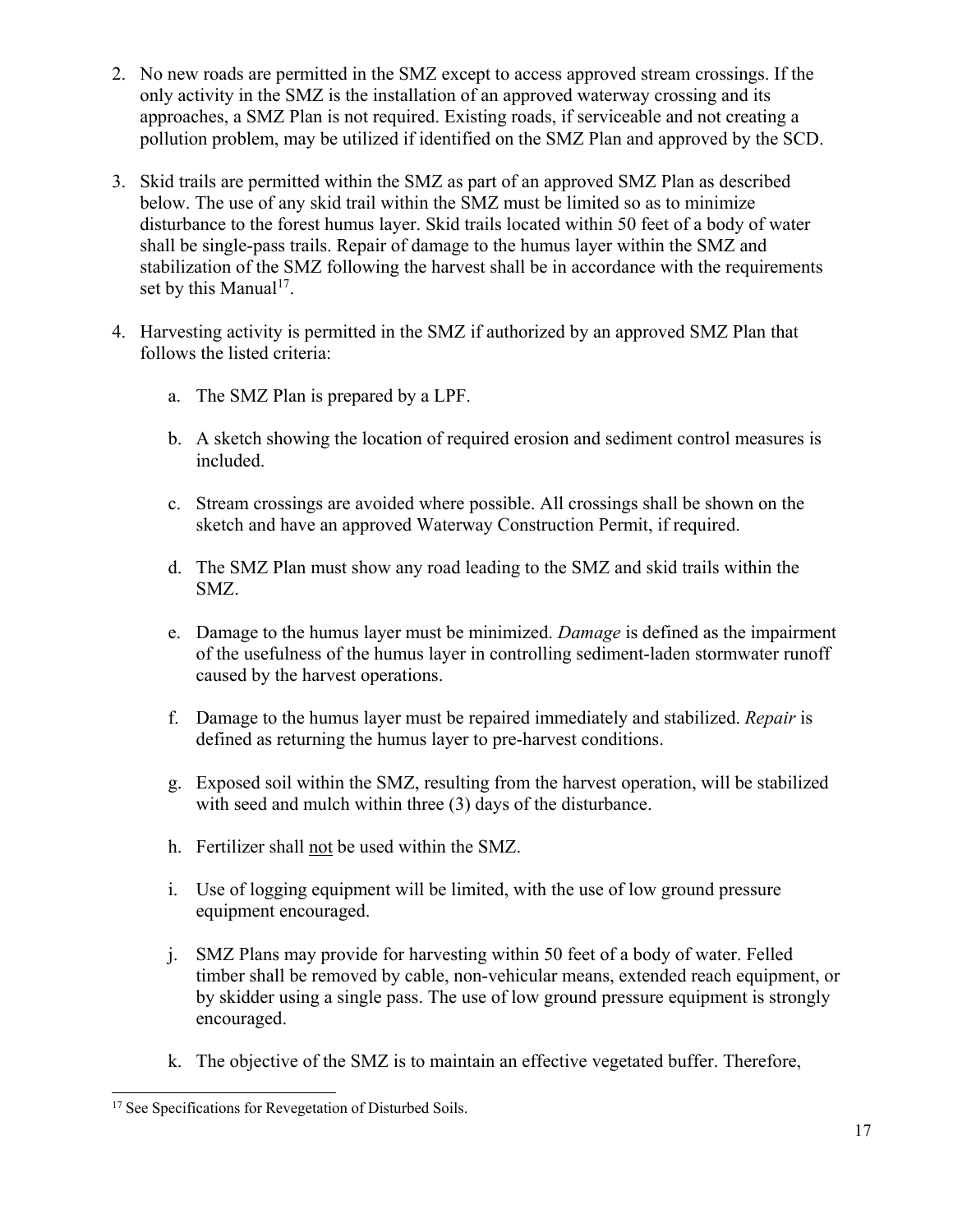except in limited circumstances, the basal area must not be reduced below 60 square feet of evenly distributed trees which have 6 inches or greater *diameter breast height*  (DBH). However, the SMZ may be clearcut if part of an approved *Forest Management Plan*. The clearcut must also be included on the SMZ Plan prepared by a LPF. When a clearcut is authorized, the SMZ Plan shall require additional erosion and sediment controls be implemented as close to the body of water as practical prior to the start of and maintained during the harvest. Controls may include:

- i. Approved vegetated buffer of a specified width.
- ii. Earth berm.
- iii. Straw bale dike.
- iv. Silt fence.
- v. Other practices approved by the SCD.
- l. All harvested tree limbs and tops must be removed from the stream to prevent stream blockage. Material originating outside of the SMZ shall not be deposited within the SMZ.
- m. Individual trees to be cut in the SMZ must be marked at eye level and also near the base of the stump, so that the mark is visible after cutting. This requirement does not apply to approved clearcut operations or approved pine plantation thinning operations.
- n. The method of harvest to ensure sufficient regeneration must be specified in the SMZ Plan.
- o. Harvesting restrictions will be implemented during adverse weather conditions.
- p. Trees must be felled away from the stream banks.
- 5. Sawmill sites and loading decks shall be located outside the SMZ.
- 6. Energy dissipaters, such as riprap at cross-drain culvert outlets or discharge points, shall be installed where needed and shown on the SMZ Plan. Do not block water flow when using these structures.
- 7. Additional BMPs for the interception and proper discharge of runoff waters from haul roads and skid trails leading to a SMZ may be required<sup>18</sup>.
- 8. Stream crossings shall be constructed in accordance with the specifications provided later in this Manual<sup>19</sup>.
- 9. All proposed activities within the SMZ shall not contaminate Waters of the State with sediment or any other pollutant (*e.g.,* equipment fluids).

<sup>&</sup>lt;sup>18</sup> See Specifications for Broad-Based Dip, Rolling Dip, Water Bars, and Cross-Road Drainage.

<sup>&</sup>lt;sup>19</sup> See Specifications for Temporary Access Waterway Crossings and Appendix G.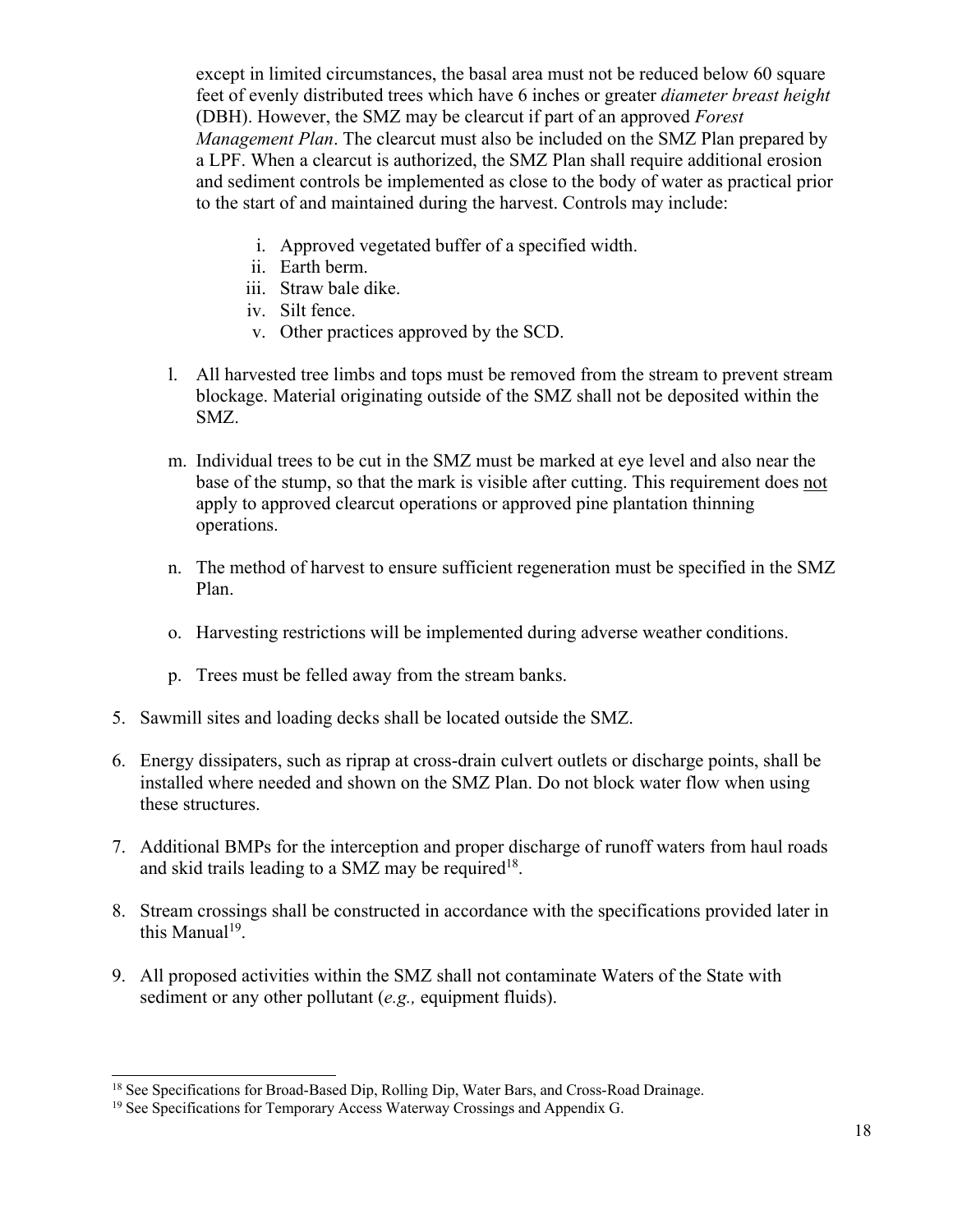A sample SMZ Plan form is provided, immediately following the SMZ diagram in this specification. Other formats may be required by the SCD.